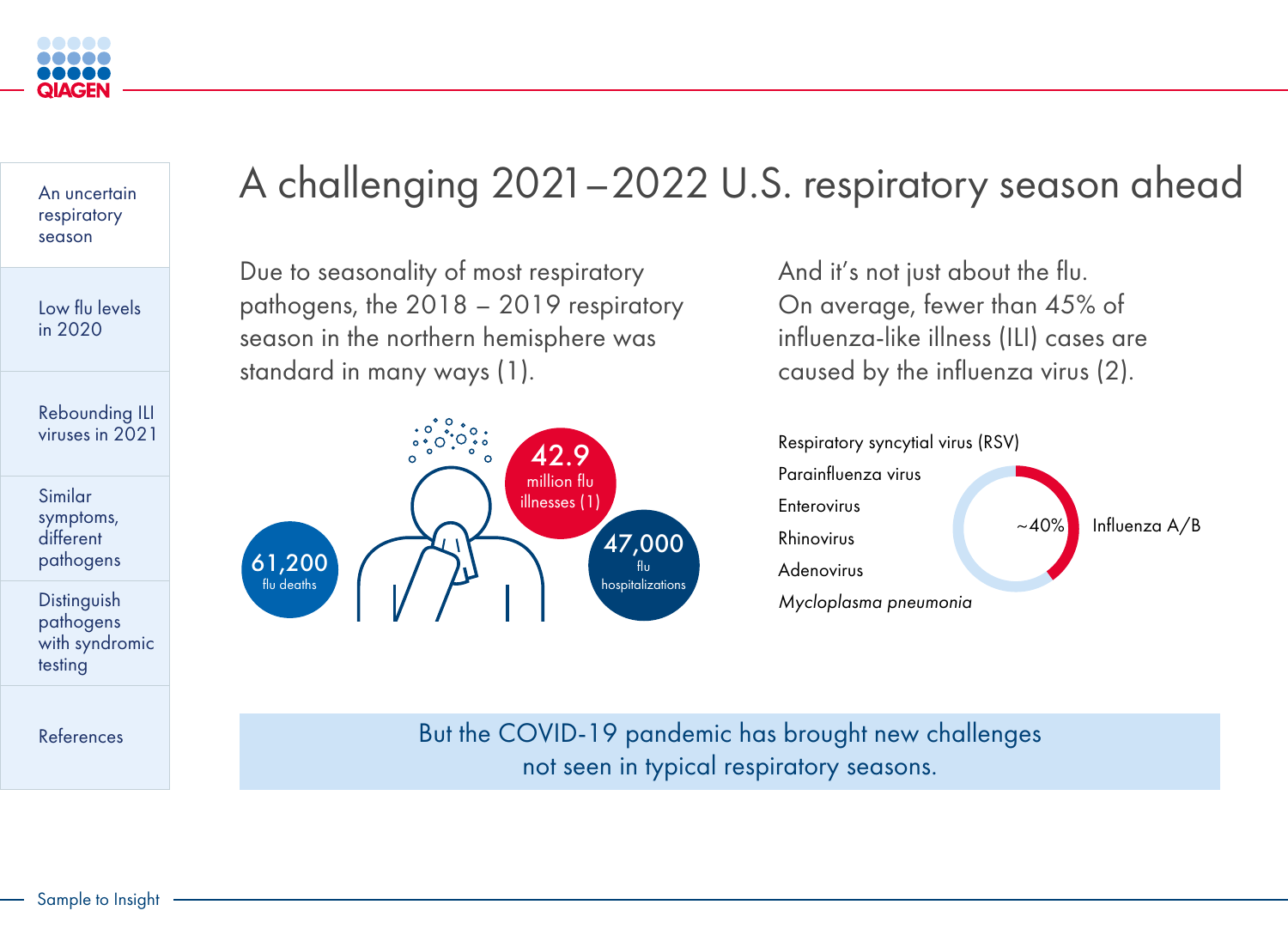on strategies, like lockdowns and mask mandates, significantly blunted the spread of respiratory pathogens in 2020 (3,4).

ILI cases testing positive for influenza

health officials have been unable to predict the severity of the 2021 season (5).



<span id="page-1-0"></span>

| An uncertain<br>respiratory<br>season                 | Mitigatio    |
|-------------------------------------------------------|--------------|
| Low flu levels<br>in 2020                             |              |
| <b>Rebounding ILI</b><br>viruses in 2021              | 2017, 201    |
| Similar<br>symptoms,<br>different<br>pathogens        | respiratory  |
| Distinguish<br>pathogens<br>with syndromic<br>testing | As a result, |
| References                                            |              |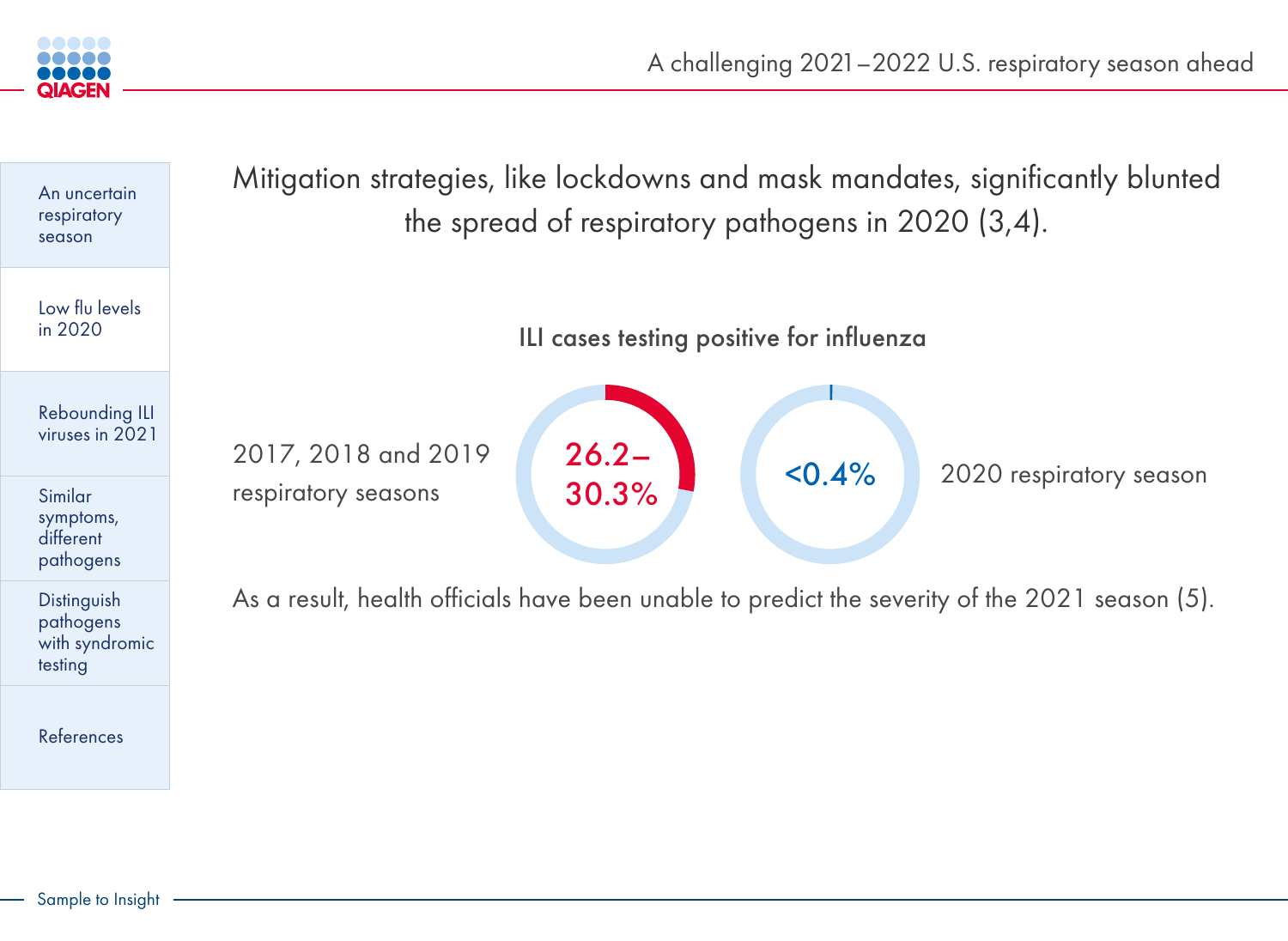## In 2021, as public health measures are eased and society reopens, cases of ILI caused by non-COVID respiratory viruses are dramatically rebounding (6,7).

The Centers for Disease Control and Prevention even issued a health advisory warning of increased interseasonal RSV activity in the southern US (9).



### Parainfluenza Count **Parainfluenza** 1 350 Parainfluenza 2  $\sim 10$ 300 Parainfluenza 3 Parainfluenza 4 **The Second** 250 200 Restrictions begin 150 100 \* 50 † ‡  $\Omega$ J F M A M J J A S O N D J F M A M J J A S O N D J F M A M 2019 2020 **Date**

\*March 2020, start of pandemic lockdown measures.

† May 2020, phase one reopening of Texas.

‡ October 2020, additional reopening measures.

§ March 2021, removal of all restrictions.

**Distinguish** pathogens [with syndromic](#page-4-0)  testing





<span id="page-2-0"></span>

[An uncertain](#page-0-0)  respiratory season

[Low flu levels](#page-1-0)  in 2020

[Rebounding ILI](#page-2-0)  viruses in 2021



Similar [symptoms,](#page-3-0)  different pathogens

[References](#page-5-0)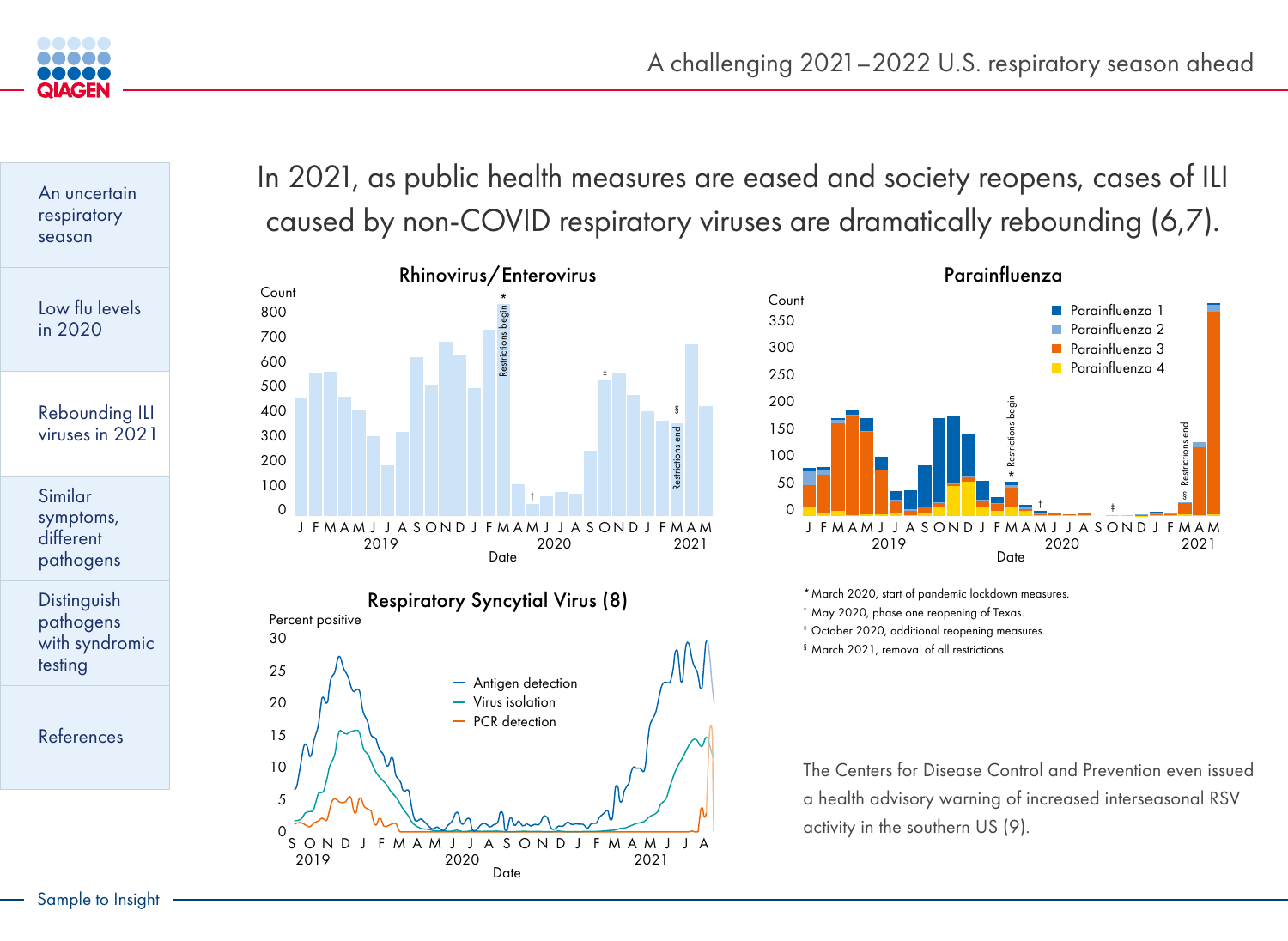

To best support patients during the exceptionally challenging respiratory season ahead, quickly differentiating between a multitude of causative pathogens will be crucial.







<span id="page-3-0"></span>

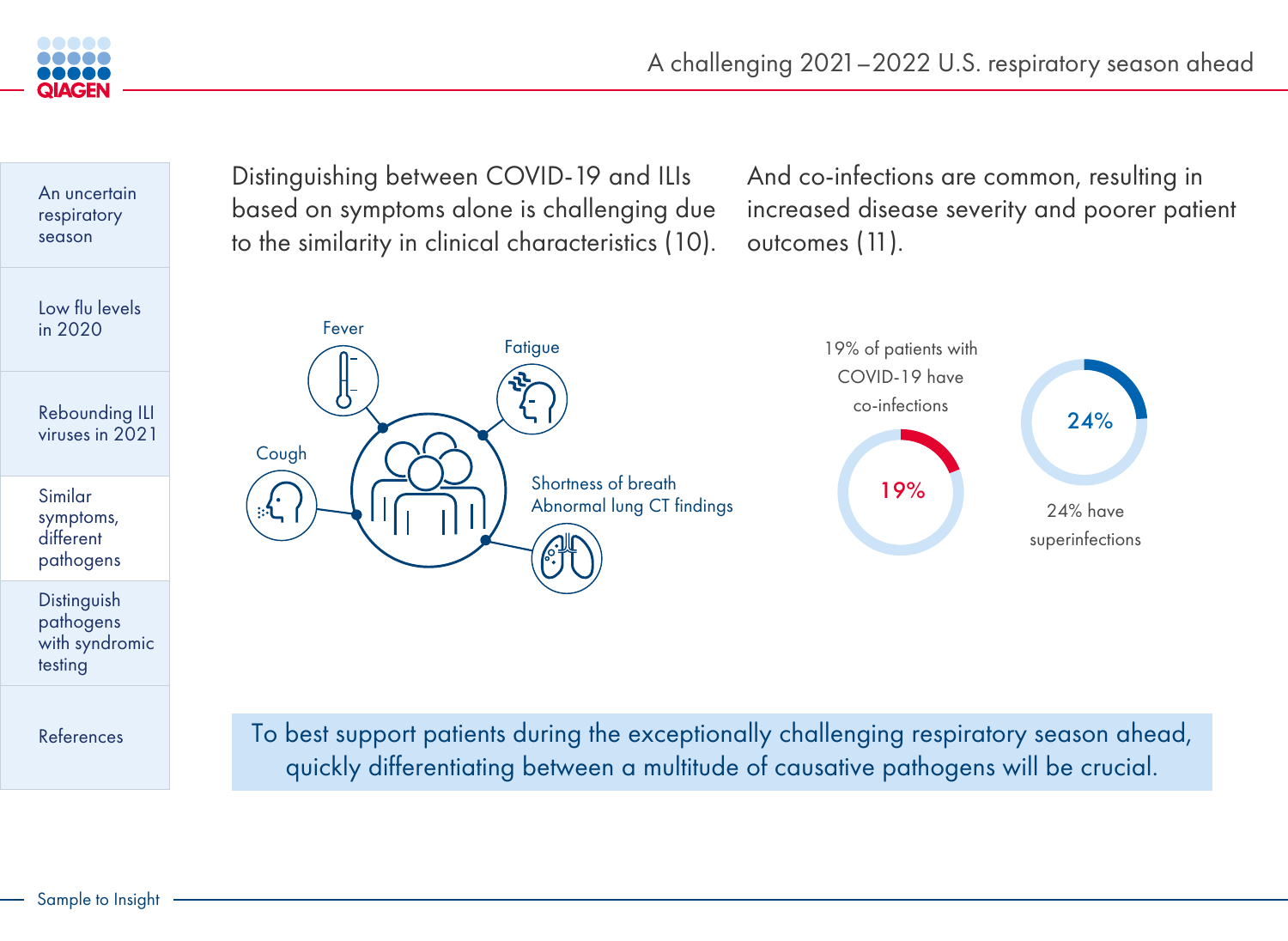Traditional centralized laboratory methods can take days and often test for only one pathogen at a time.



The respiratory season is on the horizon. We're ready to help you prepare.

The CDC has recommended the use of multiplex testing while COVID-19 and the flu are co-circulating (12).

**Distinguish** pathogens [with syndromic](#page-4-0)  testing

Multiplex syndromic testing can identify dozens of pathogens in one sample in around one hour.

Syndromic testing can help reduce guesswork and facilitate fast clinical decision making.





<span id="page-4-0"></span>

[An uncertain](#page-0-0)  respiratory season

[Low flu levels](#page-1-0)  in 2020

[Rebounding ILI](#page-2-0)  viruses in 2021

Similar [symptoms,](#page-3-0)  different pathogens

[References](#page-5-0)